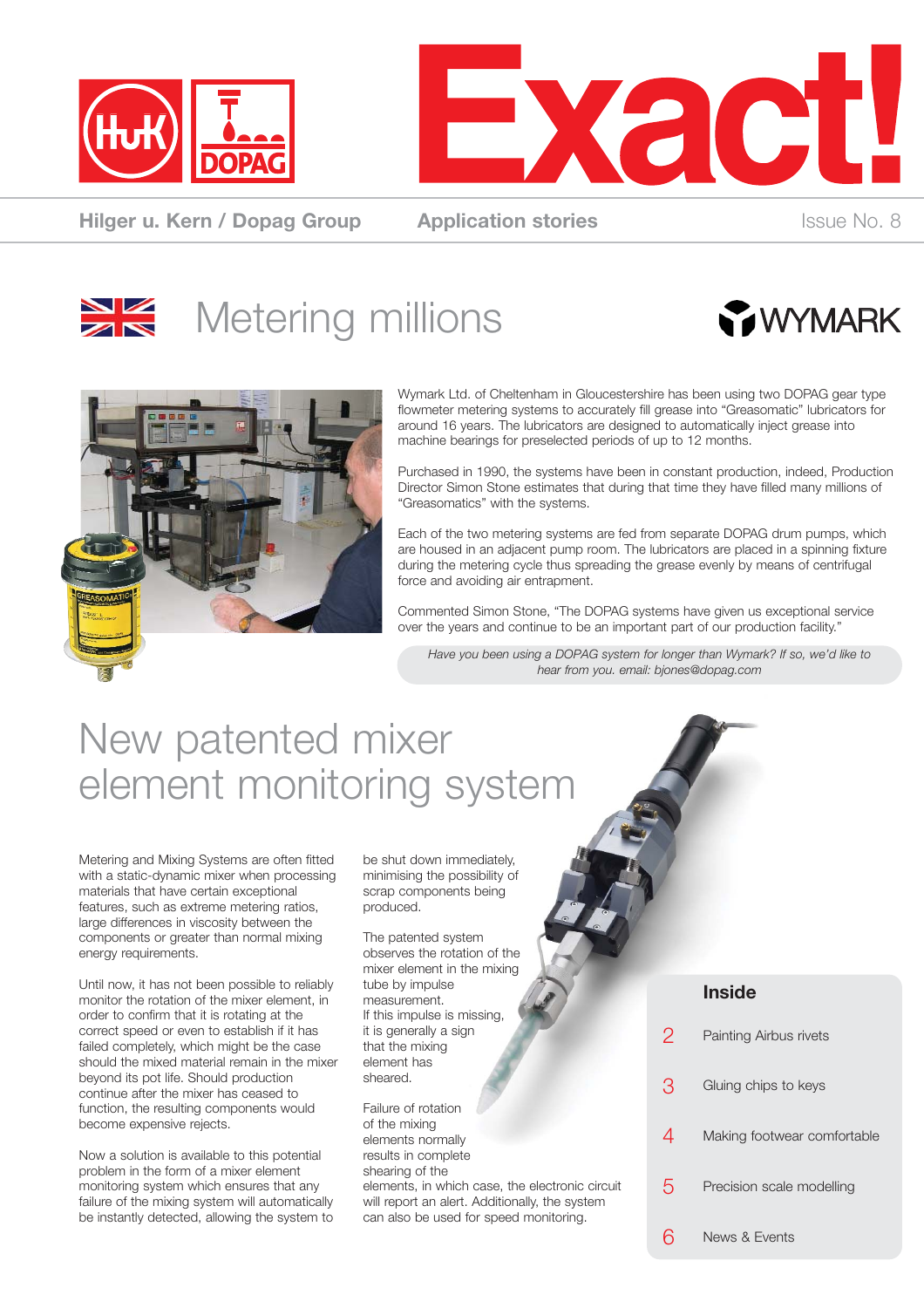

## A riveting experience



DOPAG France supplies paint metering systems for Airbus

Airbus is now the world's leading aircraft manufacturer, consistently capturing around half of all orders for airliners that have more than 100 seats.

The Airbus product line comprises 14 models, from the 100 seat A318 jetliner to the 555 seat A380, which will be the largest civil airliner ever built when it enters service this year.

Safety is of course mandatory, and built quality is an integral part of this. During final assembly at the Airbus factory in Toulouse, France, technicians must apply paint to

previously unpainted rivets and bolt heads to ensure the guaranteed quality of the aircraft.

This task is made more difficult because several paint colours are involved in this process and all are two component paints.

The answer has been to supply each technician with a pack containing two miniature syringes and a small vessel for mixing purposes. Each syringe is filled with one of the paint components in the correct colour, and at the correct proportions, both of which are then emptied by the technician into the vessel at the workstation and applied with a

small brush.

To solve the problem of accurately filling the syringes, Airbus turned to DOPAG, who supplied five twin flowmeter metering systems, equipped with MR10 controllers, which fill each pair of syringes at once.

The filling systems have been designed to be particularly easy to use by handicapped people, who Airbus employ for this process.

The result has been a perfect solution to a small but challenging problem, solved by DOPAG metering technology.



*Metering and filling twin syringes simultaneously Painting a rivet*



*Technician's pack with syringes and brush*

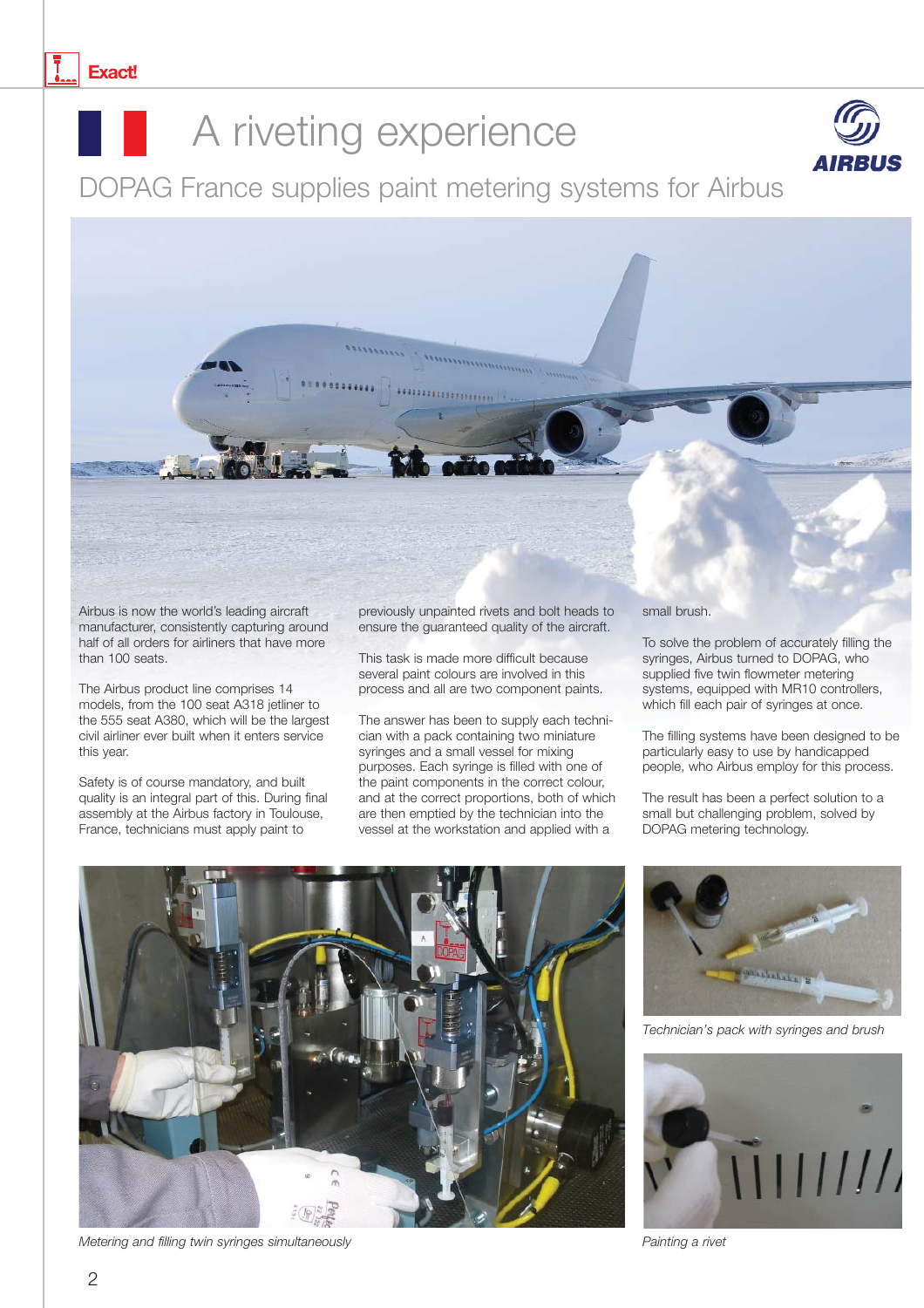# $\blacksquare$  The key to success

Computer controlled production of "Smart Key" locking systems



Founded in the middle of the 19th century by a local locksmith producing locks for cash registers and safes, Kaba is one of the leading providers of access control equipment, door and locking systems and bank security systems in Europe.

In one of the world's most up-to-date production facilities for locking systems, computer controlled, interlinked production processes create products that are revolutionising locking technology.

Such a product is the Kaba elolegic electronic locking system that owes its high level of protection against copying to the integration and combination of both the precision milling of the key and the inclusion of a chip in the key.

The coding in the chip makes the key unique,



which renders illegal copying impossible, whilst lost or misplaced keys can be invalidated immediately without fuss or cost. In such cases, there is even no need to replace the barrel of the lock.

Until recently Kaba has been manufacturing the keys using a semi-automatic production system, but demand for increased levels of productivity as well as the need for a solution to reduce costs within the total manufacturing process resulted in the decision to fully automate production.

Kaba engineers were confronted with the difficult task of developing a system that catered for chips of different sizes and colours as well as one that not only kept production change times to a minimum, but was also capable of running constantly for 6 hour periods, automatically.

The system they devised included a DOPAG ELDO-MIX 101 gear pump driven metering and mixing system, fully integrated within the new automated production process.

A photo system recognises the form and position of parts to be processed, forwarding the data to the master computer.

A robot then places the selected key into a fixture, ready for attachment of a chip.

**KARA** 

The chips are fastened to the key clips by means of a two component adhesive, which is proportioned and mixed by the ELDO-MIX 101 system, before being dispensed automatically in shots of 0.1 grams onto the keys.

The robot then inserts the appropriate chip into the key in the correct position according to information from the master computer before the assembled key is subjected to testing and programming with customised data, making each one a unique item.

The results of this system has been a reduction in costs and an increase in production capability, making it truly the key to success, helped by DOPAG and the ELDO-MIX 101.

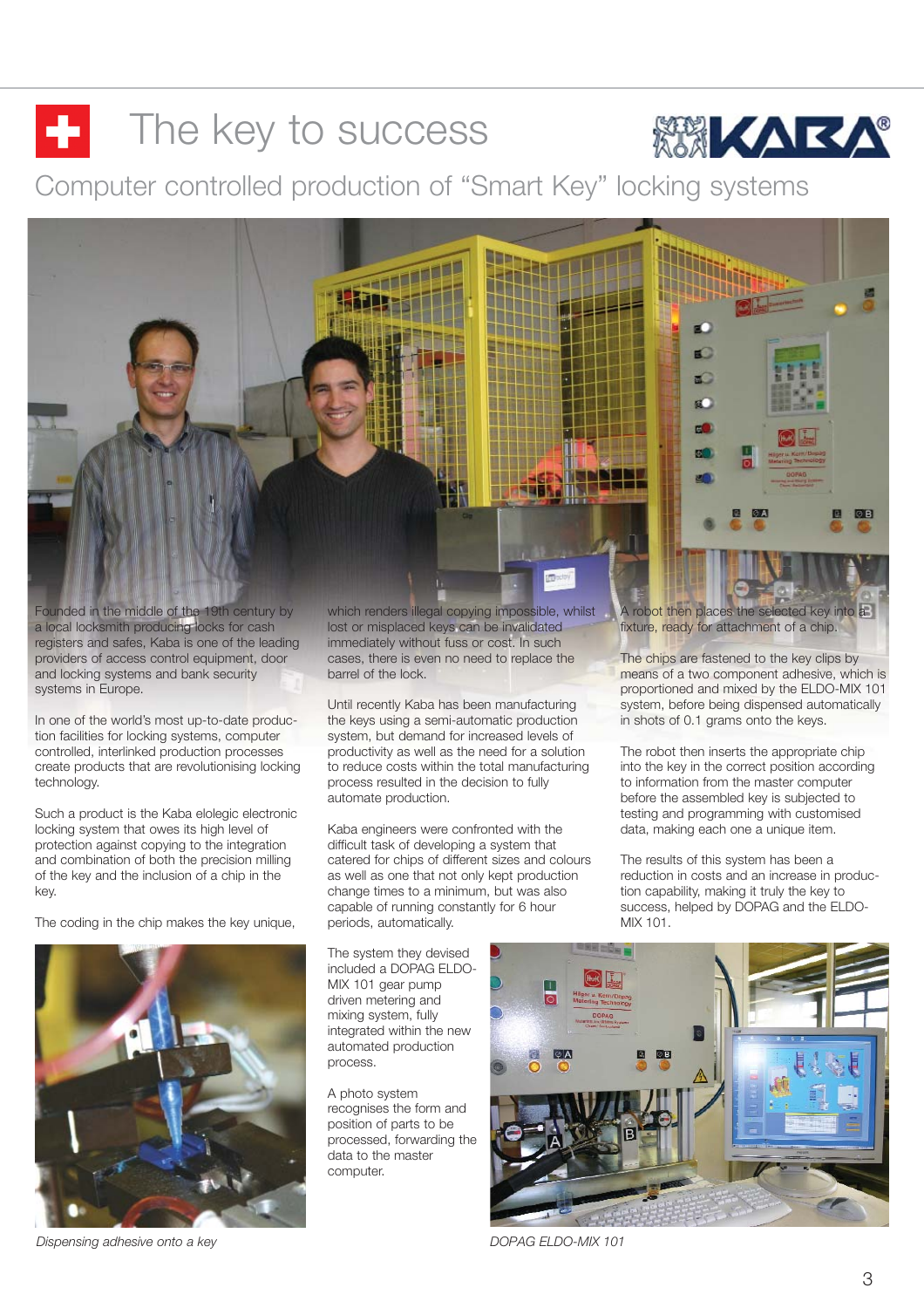**Exact!**

# **Walking on air**

Multi component metering system helps to ease foot discomfort

It has been some considerable time since health and safety regulations first dictated that safety shoes must be worn in appropriate areas in many industries, such as construction and manufacturing.

Whereas safety shoes conform to rigid safety standards and fulfil their designated function as protection for the wearer, they have not always proved to be so popular with wearers.

This may be because many safety shoe manufacturers have not always taken the comfort of the wearer sufficiently into account. In fact, many products have proved to be uncomfortable when worn continuously on hard surfaces or when standing for long periods.

Such situations, far from promoting the safety of the wearer can eventually lead to achilles tendonitis, heel spur pain and even intervertebral disc problems.

However, help is now at hand in the form of purpose made shoe inserts, made with the help of a DOPAG ELDO-MIX 603 metering and mixing system.

The inserts are produced from a form of polyurethane gel which moulds itself to the individual shape of a foot, guaranteeing optimum pressure distribution and shock absorption, resulting in comfort for the wearer and relief from the more painful long term problems associated with badly fitting footwear.





Producing the inserts is a complex, fully automated process involving the integration of a three component, plus two colour DOPAG ELDO-MIX 603 metering and mixing system with a six axis robot.

The ELDO-MIX 603 is a gear type metering and mixing system, generally used to apply multi component media such as epoxy resins, polyurethanes or silicones, and is capable of processing materials with either high or low viscosity.

For this application, the system is used to meter a three component polyurethane gel, consisting of an A component, a B component and a catalyst.

Additionally, a choice of two different colour pigments are available for metering into the mixture, depending upon whether the insert has a requirement to be coloured or not.

The entire metering unit is mounted directly onto the robot head, minimising the distance between the metering system and the mixer.

The moulds are located on a rotary indexing table and are automatically presented

beneath the robot head to allow the dispensing operation to take place.

The robot controls the complete automation process and identifies each separate mould before it is indexed into the dispensing station, activating the required metering programme as well as the addition of pigment if needed.

When the requirement for a colour change is detected by the robot, the system automatically commences a flushing cycle, discharging the unwanted colour material into a waste container and recharging with the new colour ready for the mould to be presented to the dispensing station, without interruption to the dispensing process.

The result is a technically innovative production process that efficiently produces stable, long-life shoe inserts, aimed at the comfort and well-being of all wearers of industrial safety shoes.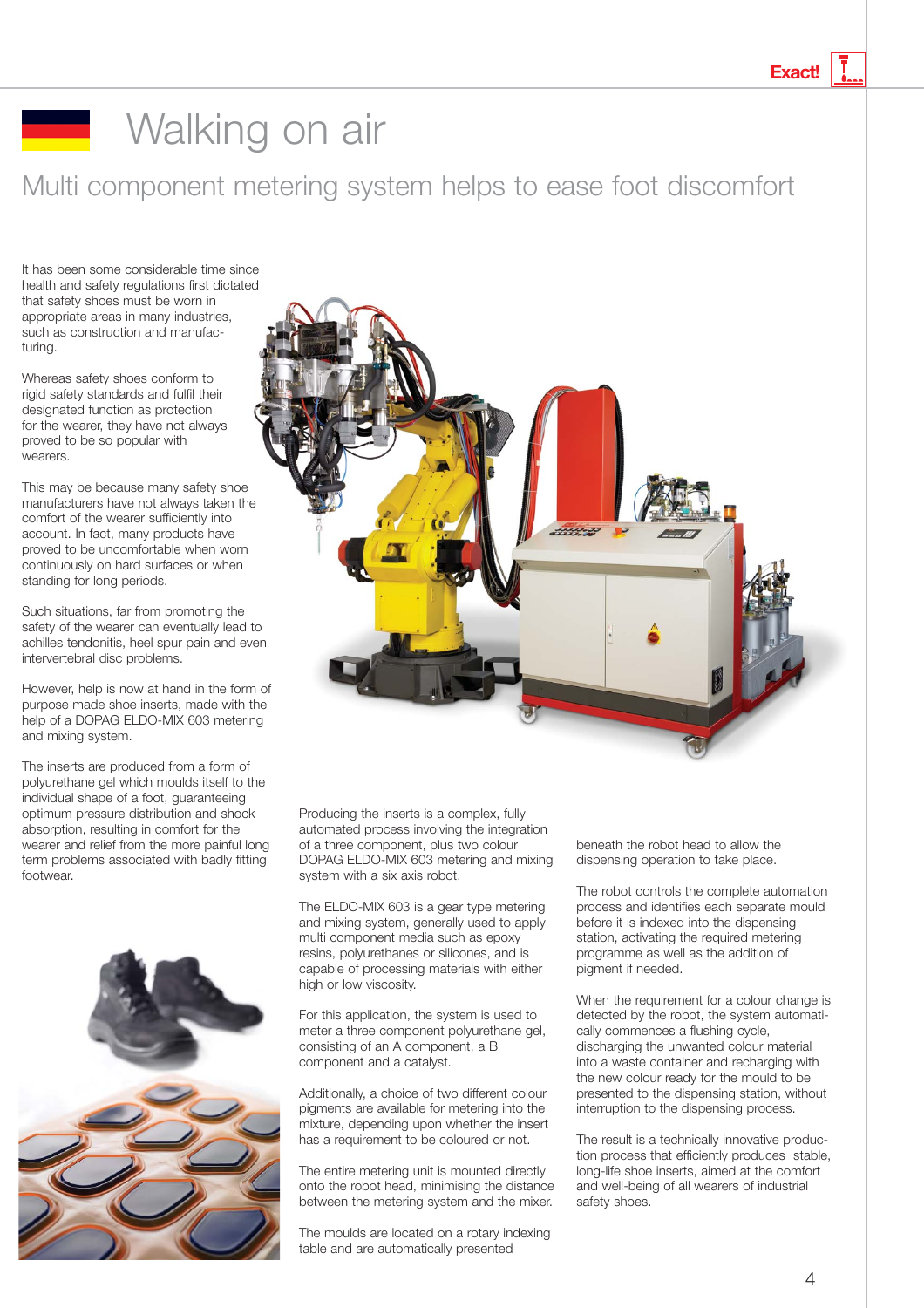

Moulding precision miniature parts for models



What do agricultural vehicles, World War II aeroplanes and mythical beasts all have in common? The answer is that they are all part of the worldwide phenomenon of scale modelling that has long since progressed from the time when cheap plastic kits were once just the domain of small boys.

Now serious modellers from around the globe strive to produce scale models of infinite accuracy and detail, continuously looking to upgrade their models with the very latest features as they become available.

One such company who specialise in producing quality aftermarket products and accessories in order to satisfy the demand from advanced modellers is Model Design Construction, (MDC) based in the town of Ripley in Derbyshire.

Founded in 1996, the company originally produced items in 1:48 scale, but have recently extended the range to include 1:32 and 1:24 scale items.

The first item that made the MDC name was a scale model of the Fairy Swordfish

> aircraft, comprising of over 400 separate components, which set new standards for research, detail, precision, materials and casting quality in the resin market.

Rising out of this success, MDC progressed to developing a subcontract casting service, which has allowed the company to extend the potential of resins as a material for modellers and to explore new materials and systems and their uses for the modeller.

In response to demand for a better material for tyres for all types of model vehicles, including agricultural vehicles and aircraft, MDC experimented with two component polyurethanes, eventually finding the perfect solution

> *Demoulded polyurethane aircraft and tractor tyres*

*Casting two component polyurethane into moulds* *Hawker Typhoon 1:32 scale model*

that exhibited the characteristics of precision, quality and realism.

MDC chose to use the DOPAG ELDO-MIX 001 gear pump driven metering and mixing system to proportion the polyurethane and dispense it into the moulds using a twin snuffer valve with disposable static mixer.

The ELDO-MIX 001 is the ideal solution for the type of small volume metering, mixing and dispensing application found in this industry, providing an economical, accurate and easily controlled answer to the processing of low viscosity two component media that requires low but precise flow rates.

Mixed material output rates are variable and can be simply controlled to suit each particular moulding application, up to a maximum of 0.5 litres per minute.

All things considered, a "model" application for the ELDO-MIX 001.